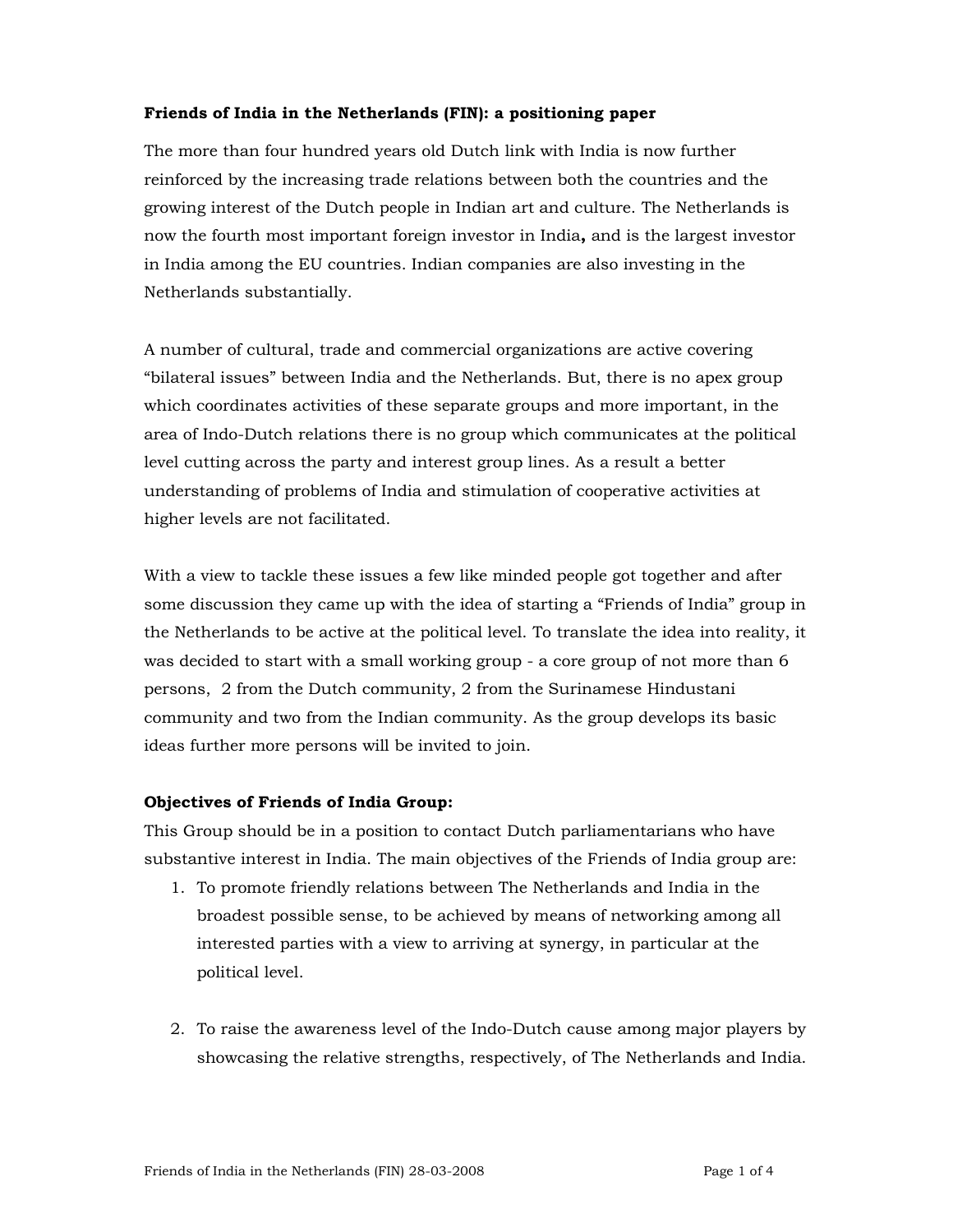Some of the issues which need immediate attention are:

- 1. The long period required for issuing visa and work permits to Indians and lifting of the hurdles in the process.
- 2. As a signatory of the Apostille Agreement, acceptance of documents issued by the Indian government.
- 3. Creating an environment enabling Dutch and Indian companies and organizations to develop full potential of mutual relations in different sectors in the context of growing Indian economy.
- 4. Under the banner of human rights, organisations like the Naga International Support Center, the Boro Support Group etc. are active in the Netherlands supporting the activities of the insurgent groups in India. These support groups support the creation of sovereign nations thereby destabilizing India, a sovereign democratically elected friendly nation. Dutch organisations supporting their activities should be informed of the effect on the local society in India by insurgent-triggered violence.
- 5. At present due to the very aggressive lobbying by a few Dutch NGO's there is a negative image of India and Indian companies in the area of child labour, trade union activities etc. The actions taken by India in these areas and a balanced reporting of these issues for the Dutch public is needed.
- 6. Due to funding policy of the Dutch government there is an erosion of Indian studies in the Dutch universities and it is now in a deplorable situation. It is at present limited to Leiden University. Along with China, India is going to be a major world economic power. In order to educate the specialists who would be able to interact with India, attention should be given to India and Indian studies in the Dutch universities.

## Present status of the formation of FOI group:

At present Mr. Rajindre Tewari and Wahid Saleh are the two active members of the Friends of India group. Within a short time the group will have two new members – one from the Surinamese community and another from the Indian community. The group expects the Dutch members to join the group once it starts functioning.

So far the FOI is able to contact two Dutch MP's who have expressed interest in the activities of the group. FOI is trying to contact others also. At present FOI is following several leads to get more politicians interested in the activities of the group.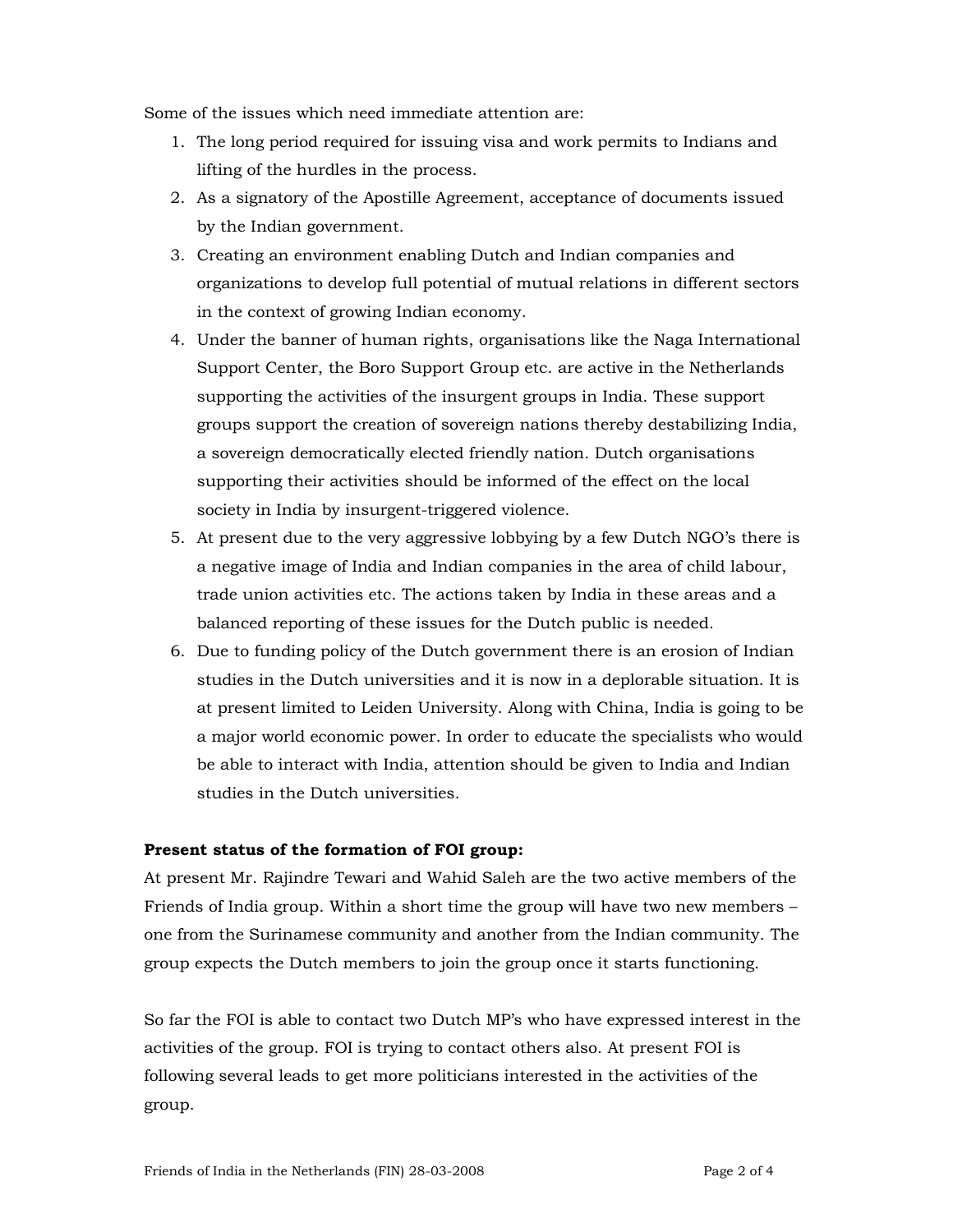## Actions taken by the Friends of India group:

Although the Friends of India group is not yet functioning officially, the initiating members are taking actions if and when needed, as indicated below:

- 1. Requesting the Friends of India in the European Parliament to bundle their strength and draw the attention of their fellow MEPs and member States to the controversial activities of the so-called human rights organisations. Further a suggestion was made to the Chairman of the Friends of India Group in the European Parliament to convene a meeting of like-minded persons and organisations to discuss these issues.
- 2. The 25-member Union has asked the Kashmiri lobbyists to delete any reference to the EU in their activities. As this was not the case and as their internet site www.kashmircentreeu.org gave the impression that they are a part of the EU organization, attention of the Chairman of the Friends of India at the European parliament was drawn to the above fact and was requested to take necessary action.
- 3. The initiating members Participated in discussions in different symposia and meetings relating to Kashmir and tried to present the Indian viewpoint on the issue. As a result a discussion paper on "Lobbying by Pakistan and Pakistanis and lessons to be learned" prepared by FOI for distribution to a few interested organisations.
- 4. FOI has already taken up the issue of payment of Dutch Social Security in India with the authorities concerned in India and the Netherlands and informed some of the possible beneficiaries of the measure.
- 5. FOI has also taken up the issue of Overseas Indian Citizenship with the Dutch Ministry of Justice (IND) as well as Ministry of Foreign Affairs clarifying that the OCI is not dual nationality.
- 6. FOI has taken up the issue of Dutch Consular Assistance in India for OCI cardholder with a Dutch passport.
- 7. FOI have submitted a Petition to Funding Agencies like Oxfam, Novib not to associate their names with organizations like Boro Support group.
- 8. Reacted to Press Releases giving wrong information by groups like Naga Support Centre, Boro Support Groups, etc and also to articles published in the print media.
- 9. Another area where action has been taken is to start an "India-desk" at the Schiphol airport. This is meant for Indian businessmen, students and the